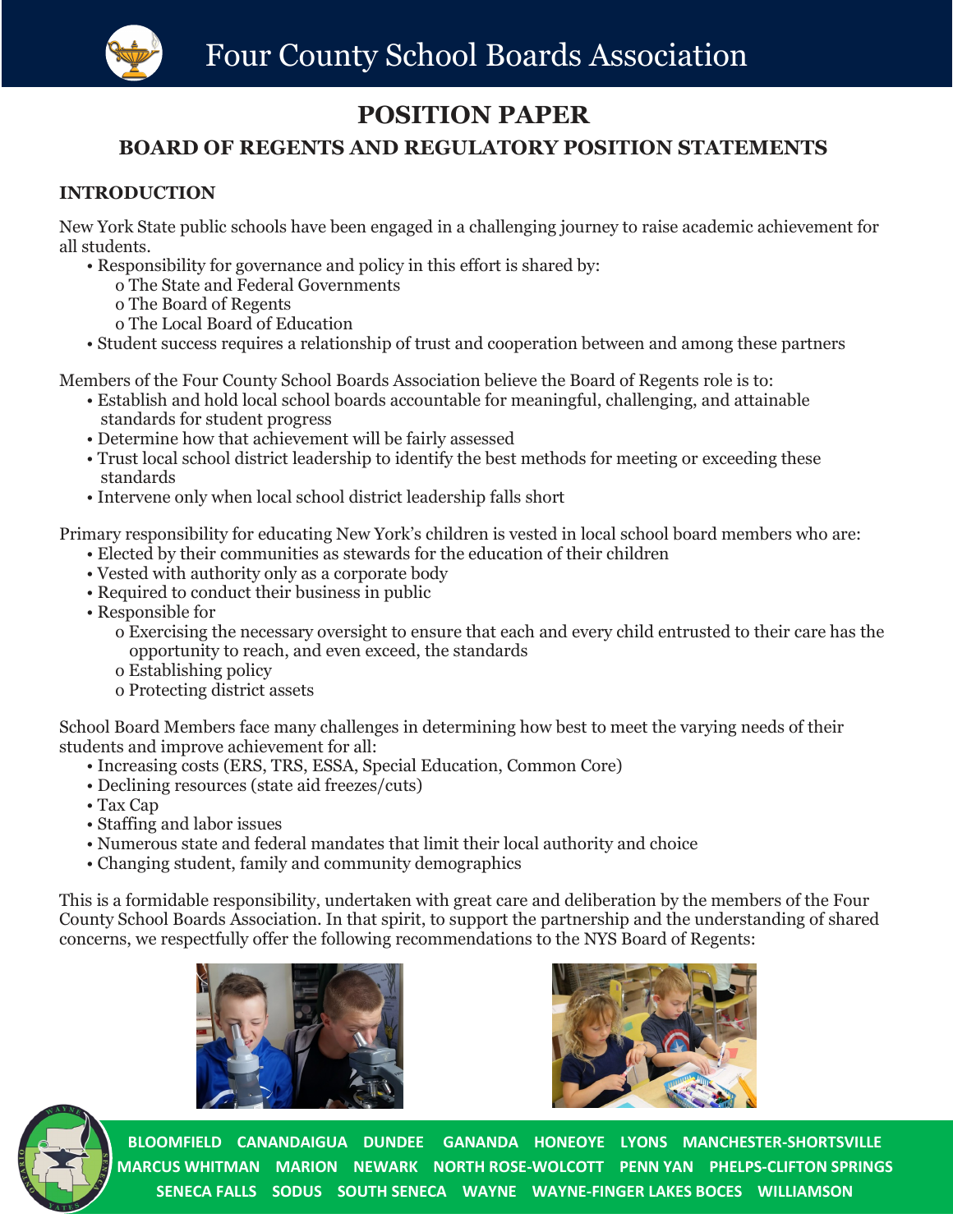

## **EDUCATION P - 16**

While Four County members accept their responsibility for the education of students from pre-kindergarten through high school graduation, we are also concerned with the transitions into pre-kindergarten and on to post-secondary endeavors. For us to be successful, we urge the Regents to:

- Ensure that all students are college and career ready, by adopting a systemic P-16 approach to education reform that includes implementation of the Common Core and NYSED Standards
- Support implementation of the Common Core by
	- o Building universal understanding
	- o Advocating for funding to support the necessary staff development o Continued review and refinement of the State's approach to testing
- Establish a state-wide system of student assessment that: o Supports high quality teaching and learning
	- o Provides consistently reliable, valid and developmentally appropriate assessments with timely, accurate results that generate useful diagnostic information for teachers
	- o Offers a variety of methods for measuring student achievement
	- o Allows for flexibility in testing that includes provision for component retesting and "testing-ondemand" to accommodate students who show readiness at different times
	- o Includes the ability to monitor each student's individual annual achievement, isolate the primary reasons for progress or lack of progress, and predict an expected level of growth. This would provide a truer measure of progress than measuring group proficiency or cohort-to cohort comparisons
	- o Is reasonable in number, time requirement, and not duplicative
	- o Takes into account technology requirements to fully support on-line testing in every school
	- o Provides appropriate test modifications for special education students
- Advocate for state funding for the full cost of writing and scoring State required exams
- Eliminate mandatory "stand-alone" field testing
- Facilitate the development of public school virtual courses and support the use of blended and digital learning to expand opportunities for children across the state
- Preserve and expand academic opportunities by: o Allowing students to take college courses for high school credit o Expanding opportunities for a combined Regents' Diploma and Associates Degree
- Allow districts the ability to use demonstrated competence vs. seat-time for course credit and/or graduation requirements
- Support early childhood education programs with:
	- o A comprehensive, developmental (not age driven) approach that preserves access to kindergarten while increasing opportunity for Pre-K.
	- o Advocacy for consolidated, full funding for Universal Pre-K
- Provide regulatory relief for school districts experiencing an influx of unaccompanied minors or other unexpected increases in enrollment





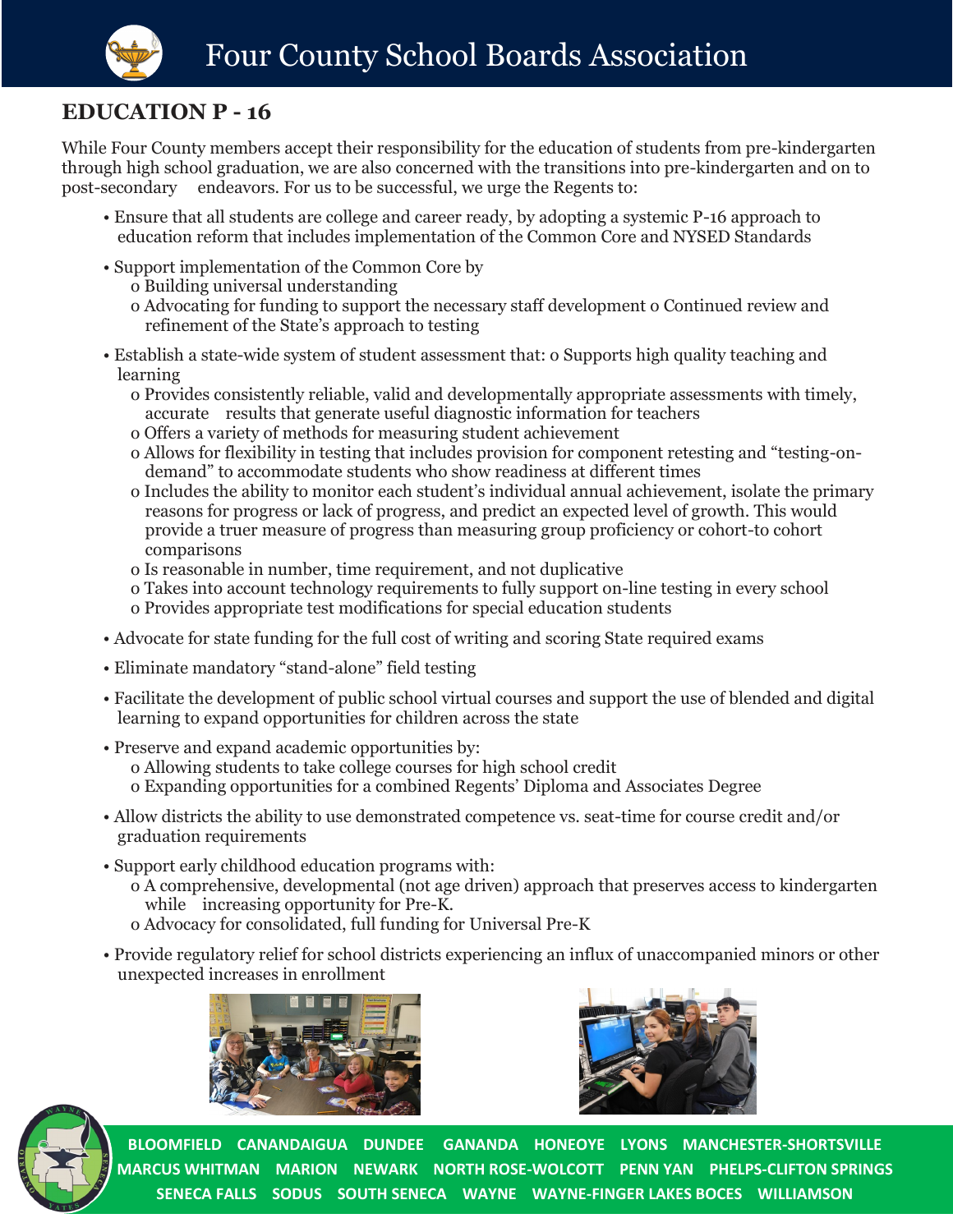

#### **STATE AID**

The New York State Constitution guarantees every child in the State the opportunity for a "sound basic education". Financial aid from the state is intended to assure that this is true for every child, no matter the wealth of a community. The Foundation Aid Formula, patterned after previous Regents' proposals, moved toward a fairer and more equitable distribution of state aid funds. Legislative "tinkering" removed that fairness and penalizes poorer, more state-aid-dependent districts, putting them in greater jeopardy of educational insolvency. The impact of this inequity has been recognized as a moral di- lemma. Available funds must be distributed equitably. We urge the Regents to continue to support and advocate for a more equitable distribution of aid including:

- A formula that is equitable, sufficient, timely and accounts for both poverty and fiscal capacity
- Funding for all state generated mandates that drain resources and do not recognize differing student needs across the state.

#### **STRENGTHENING THE PARTNERSHIP**

Thank you to the Commissioner and the Board of Regents for their recognition of the need to work together with local Boards of Education to develop a shared understanding of state standards and local challenges in the effort to improve the quality of education in New York State. The Commissioner's Round-Table and the Commissioner's availability to meet with school board groups around the state has increased communication between and among the partners. To further enhance shared understanding we urge the Regents to:

- Continue working with school board members and educational professionals as valued partners in the decision making process
- Continue to improve the communication process for timely and meaningful input from your partners prior to making policy decisions that impact local school districts.
- Participate in regular, planned meetings between members of the Board of Regents and representatives from the state and local school boards associations
- Support and encourage the creation of a Commissioner's Advisory Council of School Board Members that includes representation from the Board of Regents. To provide continuity, the Council's composition should be similar to that for superintendents and NYSUT, with annually appointed representatives from all state and regional school board organizations either in place of or in addition to the current Round-Table format with the continually changing group of school board members
- Continue to provide open forums, with widely publicized, timely notification, that seek all viewpoints when key issues are being considered
- Re-establish the Chancellor's Advisory Council of School Board Members with similar composition to the Commissioner's Advisory Council and the inclusion of the Vice Chancellor

#### **CONSISTENT AND ACCURATE COMMUNICATION**

Reliable information from the State Education Department provides critical guidance to school districts in their efforts to comply with regulation and to seek direction. We applaud Commissioner Elia and Chancellor Rosa for their travels around the state to meet with any and all stakeholder groups in the effort to communicate information to all in the field. This has not always occurred. To continue those efforts, we ask the Regents to:

- Maintain a protocol for clear, concise and timely two-way communication between SED and local school boards
- Ensure that all SED offices and staff are providing clear and consistent information and guidance in a timely manner
- Ensure that information on the State Education Department website is easy to navigate